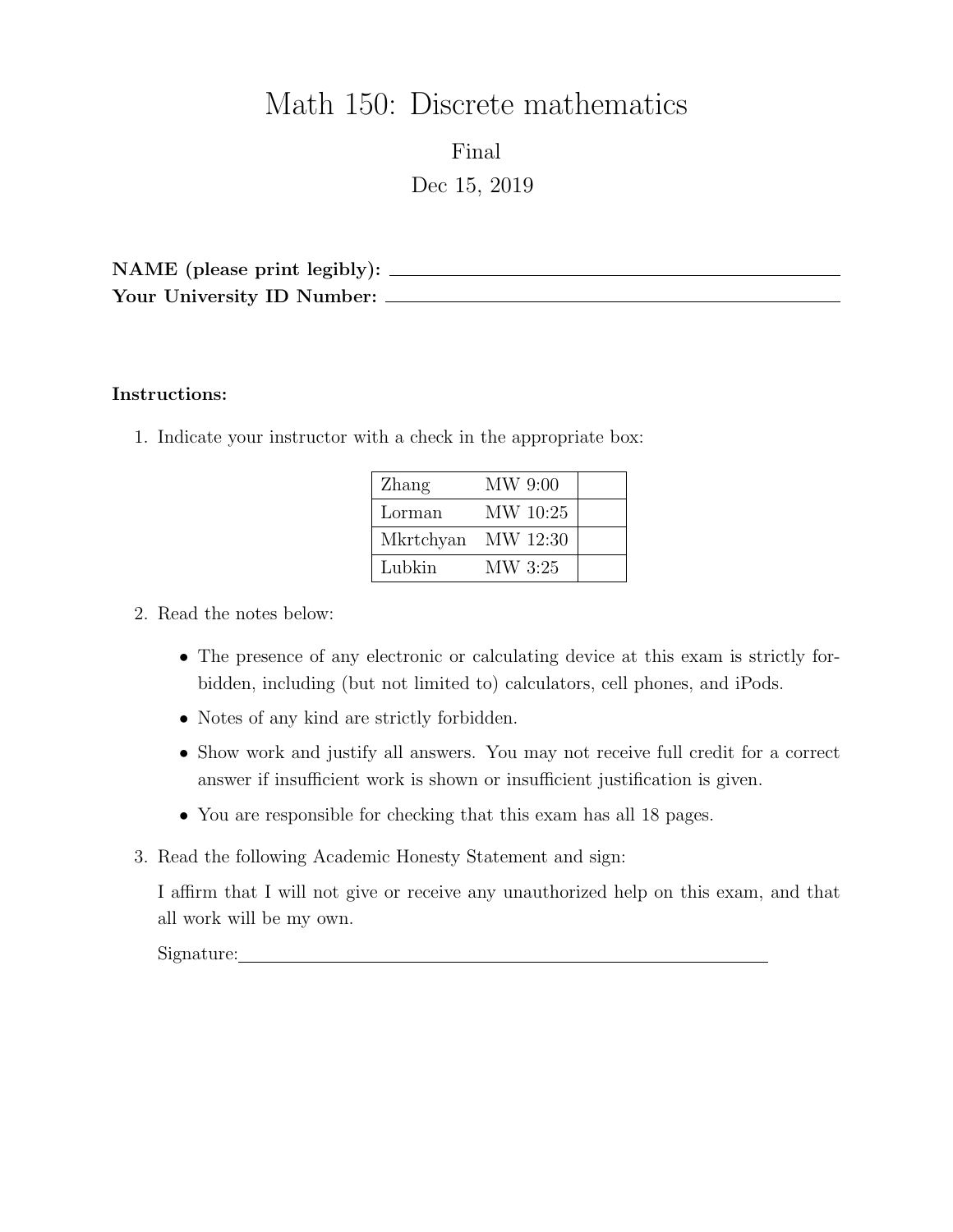## Part I

1. (10 points) Prove that if  $x = a \cdot b \cdot c$  where  $a, b$  and  $c$  are positive real numbers, then either  $a \leq x^{1/3}, b \leq x^{1/3}$  or  $c \leq x^{1/3}$ .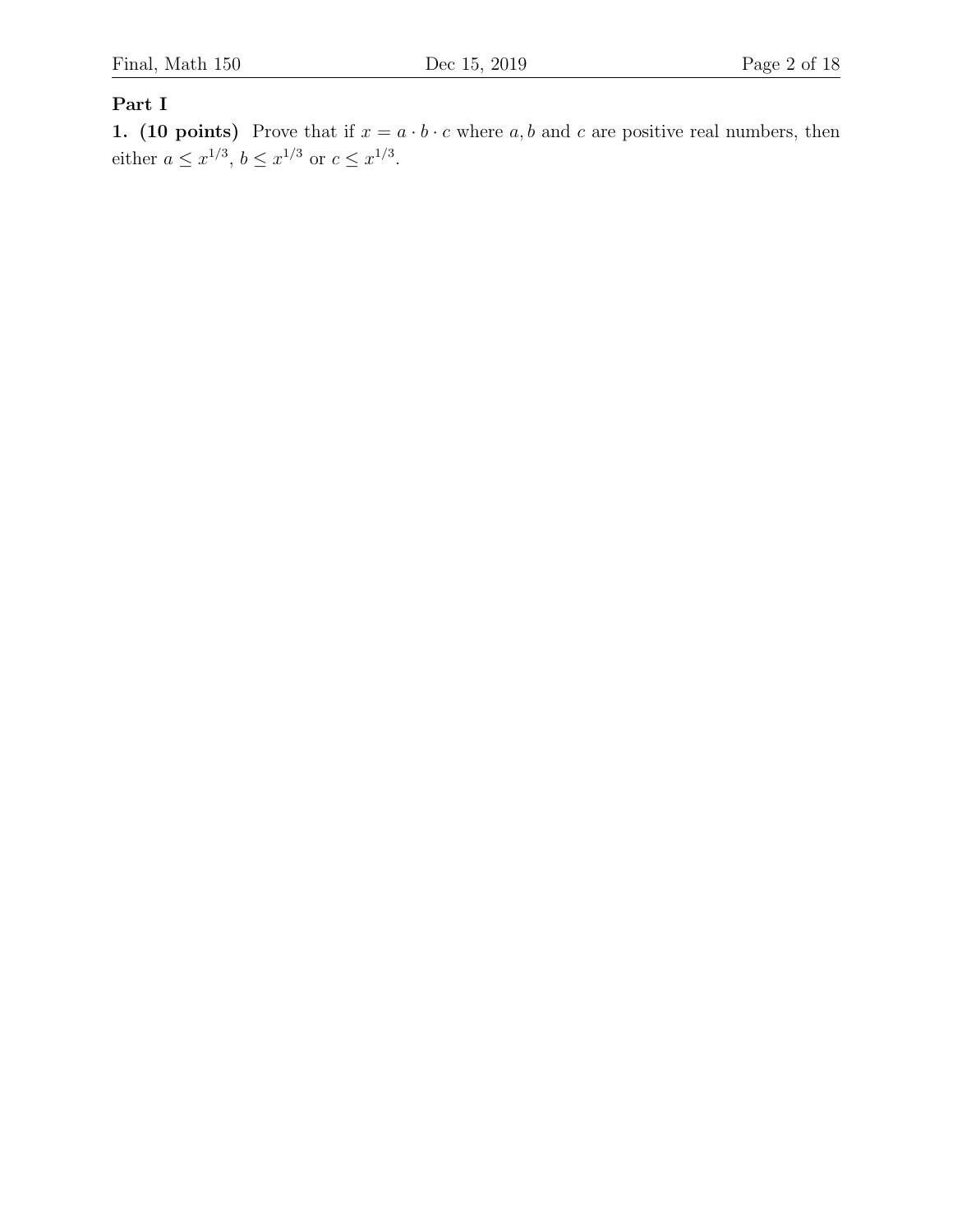2. (15 points) Recall that if A and B are sets,  $A \oplus B$  (also denoted A XOR B), the symmetric difference of  $A$  and  $B$ , is defined to be the set of all  $x$  that are in  $A$  or  $B$ , but not both.

Prove that  $A \oplus B = A$  if and only if  $B = \emptyset$ .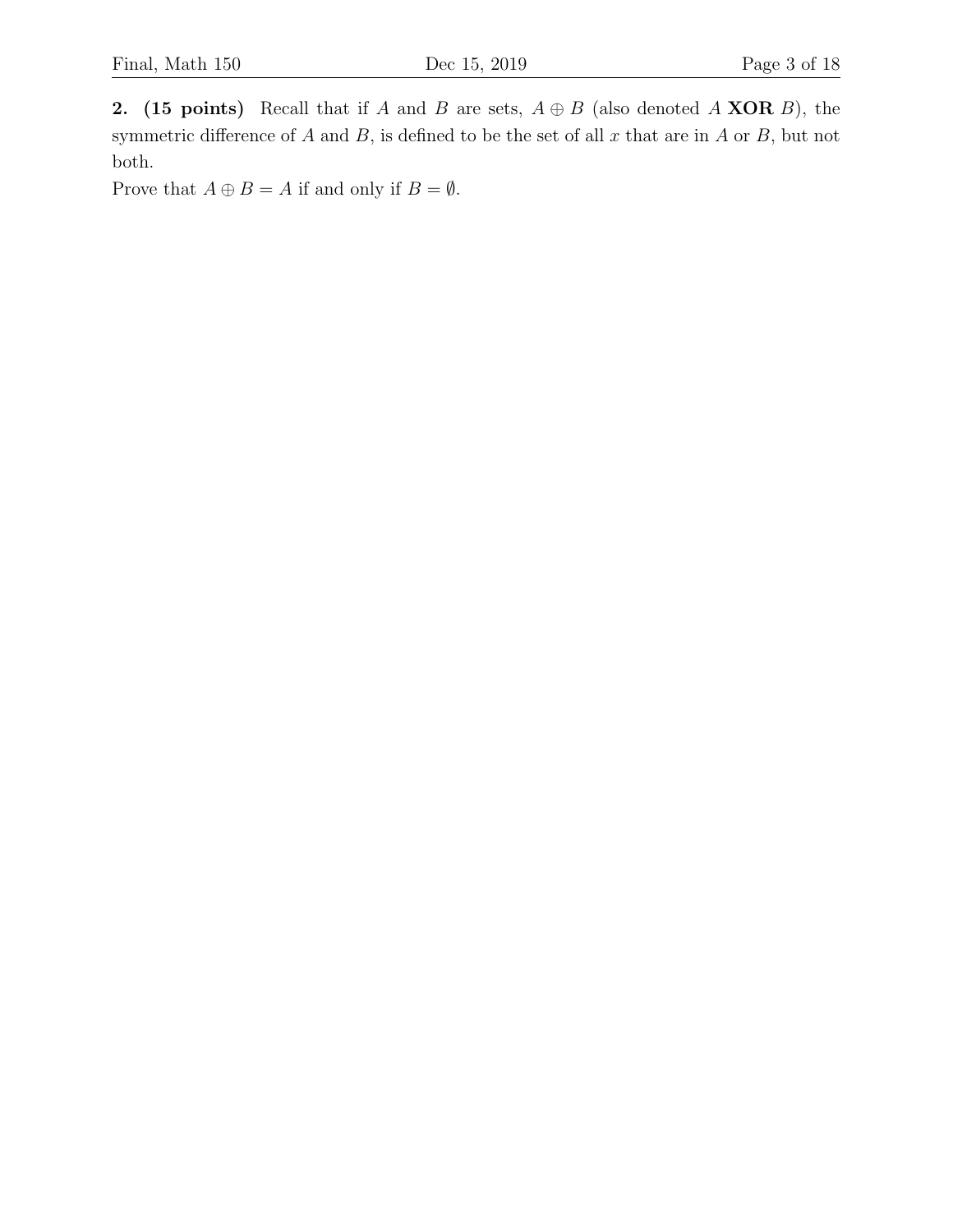3. (20 points) Prove each of the following statements from definitions without appealing to any theorems stated in class.

(a)  $x^3 + 2x^2 - 6$  is  $O(x^3)$ .

(b)  $x^3$  is NOT  $O(x^2)$ .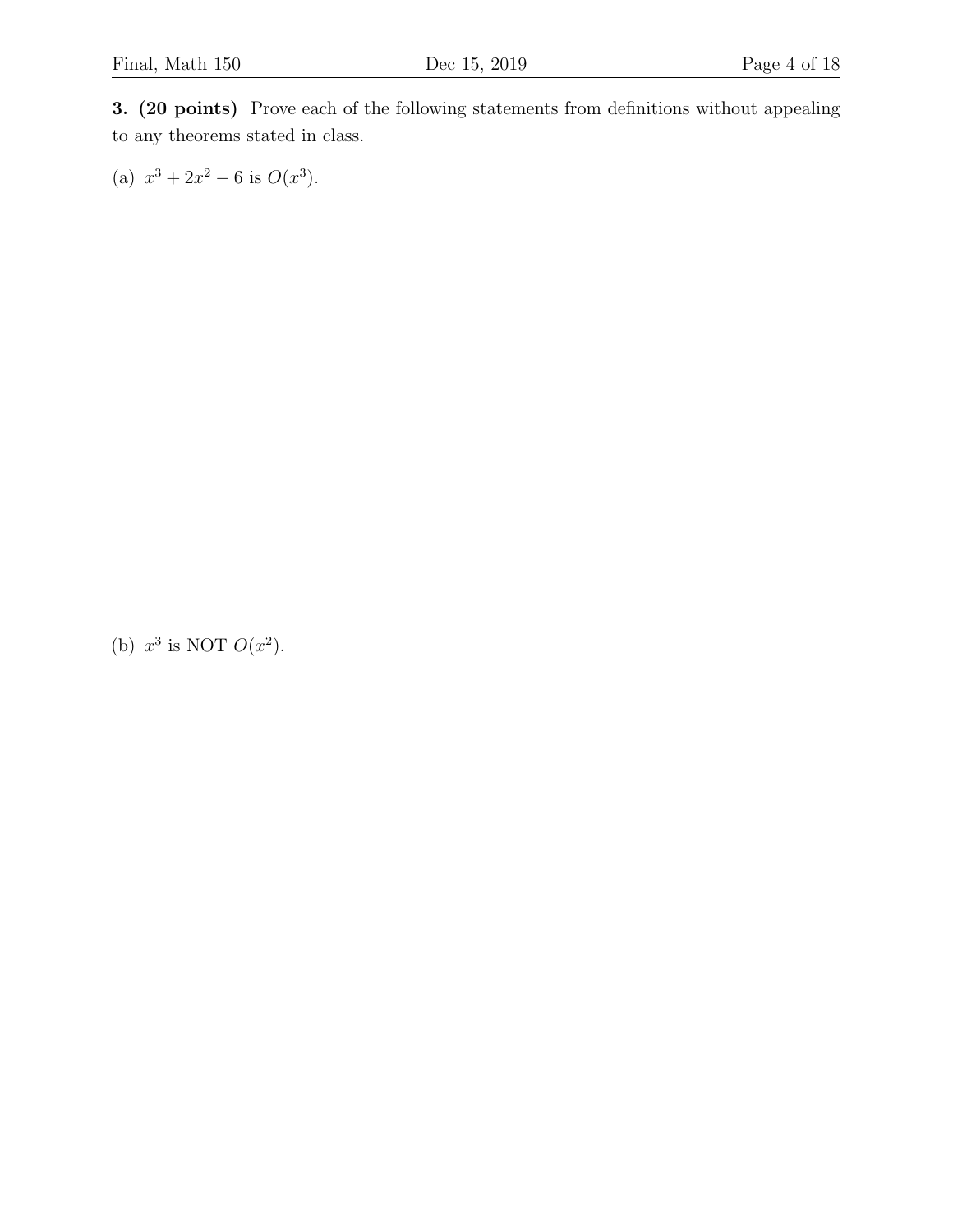4. (15 points) Recall the binary search algorithm is given in pseudocode as follows: **procedure** binary search (x: integer,  $a_1, a_2, \ldots, a_n$ : increasing integers) i:=1 j:=n while  $i < j$  $m := \lfloor (i + j)/2 \rfloor$ if  $x > a_m$  then  $i := m + 1$ else j:=m if  $x = a_i$  then location:=i else location:=0 return location

(a) (5pts) What is the exact number of comparisons used by the binary search algorithm for a list with  $n = 2^k$  terms which does not contain x (that is, for all i,  $a_i \neq x$ )? Your answer should be a function of  $n$ .

Comparisons:

(b) (10pts) Prove that your answer is correct using mathematical induction on k.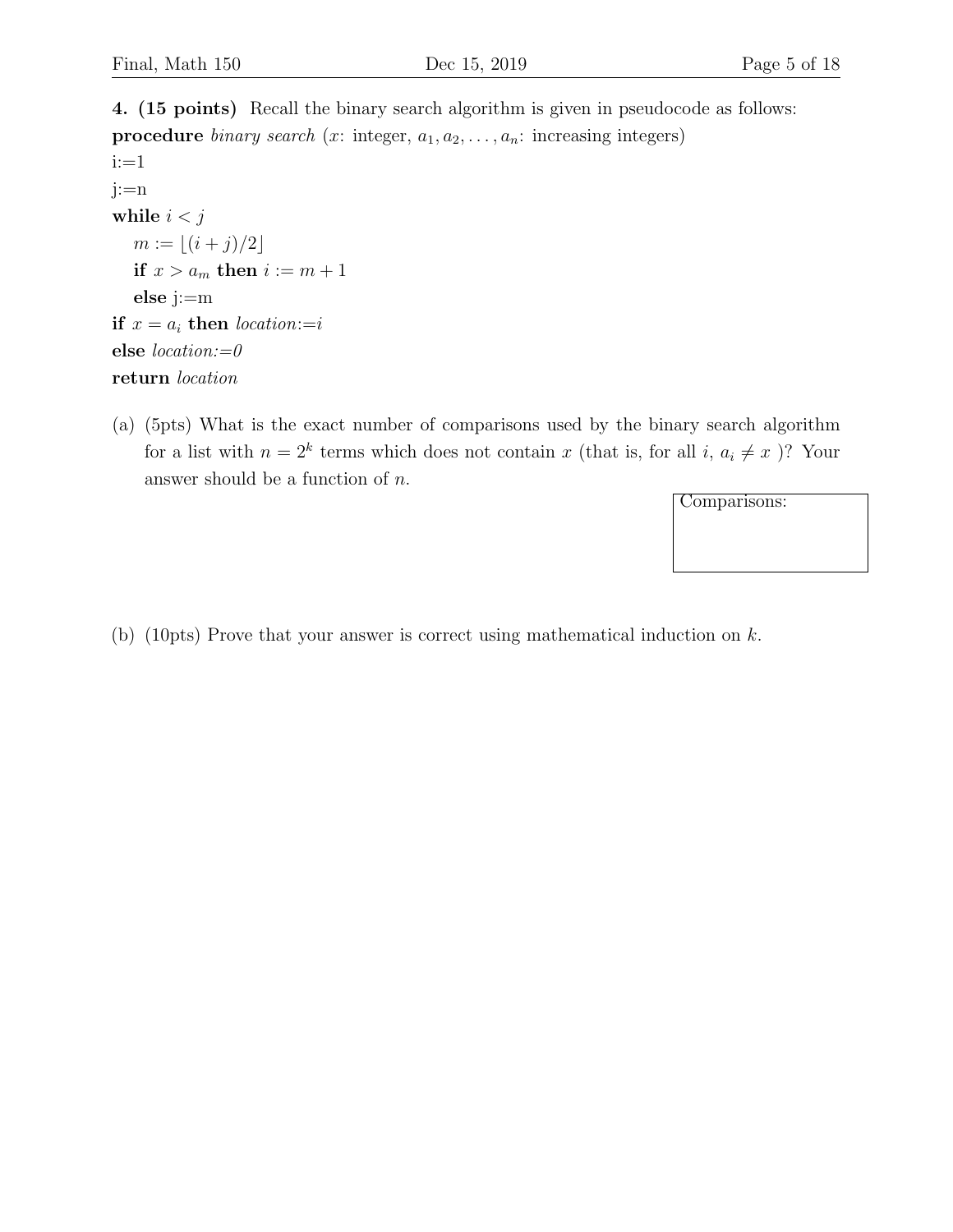## 5. (15 points)

For each of the following congruence equations, either find a solution or show that a solution does not exist:

(a)  $36x \equiv 23 \pmod{17}$ 

(b)  $4x \equiv 2 \pmod{8}$ 

(c)  $x^{86} \equiv 5 \pmod{87}$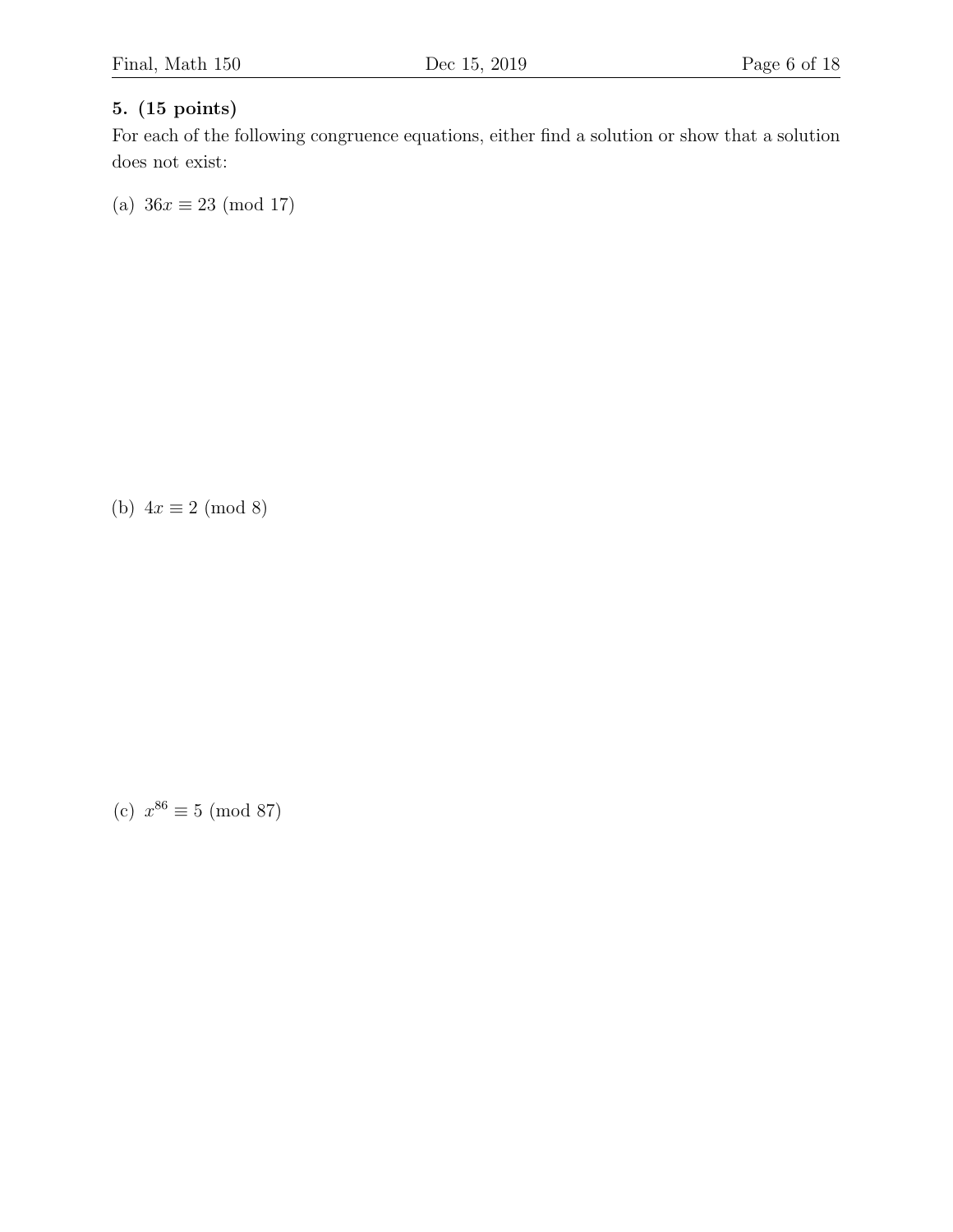## 6. (10 points)

Find all odd integers which have the property that they both leave a remainder of 4 when divided by 7 and leave a remainder of 5 when divided by 11.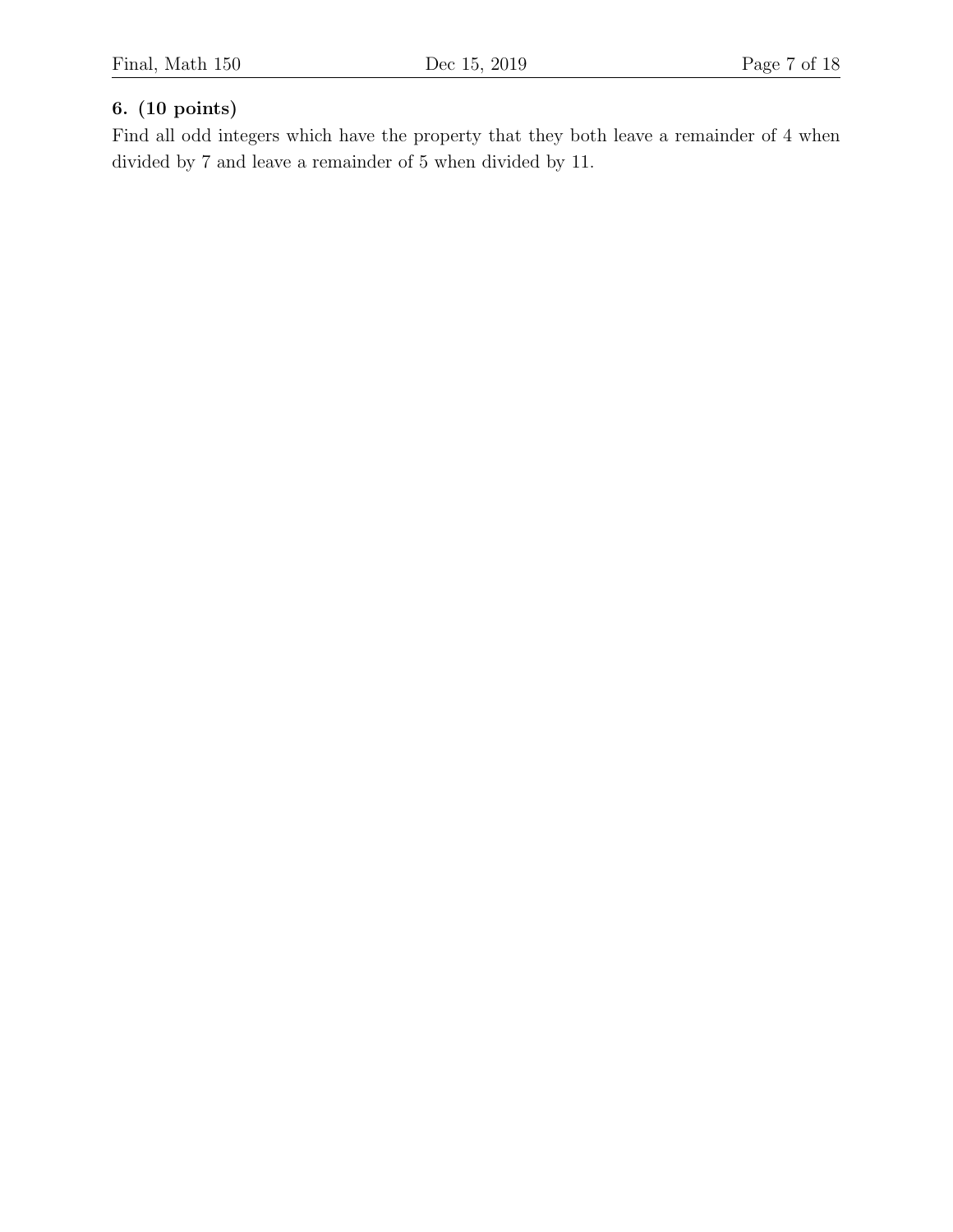7. (5 points)  
\n
$$
A \mid B \mid C \mid D \mid E \mid F \mid G \mid H \mid I \mid J \mid K \mid L \mid M \mid N \mid O \mid P \mid Q \mid R \mid S \mid T \mid U \mid V \mid W \mid X \mid Y \mid Z
$$
  
\n0 1 2 3 4 5 6 7 8 9 10 11 12 13 14 15 16 17 18 19 20 21 22 23 24 25

(a) Encrypt the message TRUE using the shift cypher  $x \to x + 5 \text{ mod } 26$ .

The encrypted message is:

(b) Decrypt the message  $ZSVH$  if it was encoded using the shift cypher  $x \to x-5 \text{ mod } 26$ .

The decrypted message is: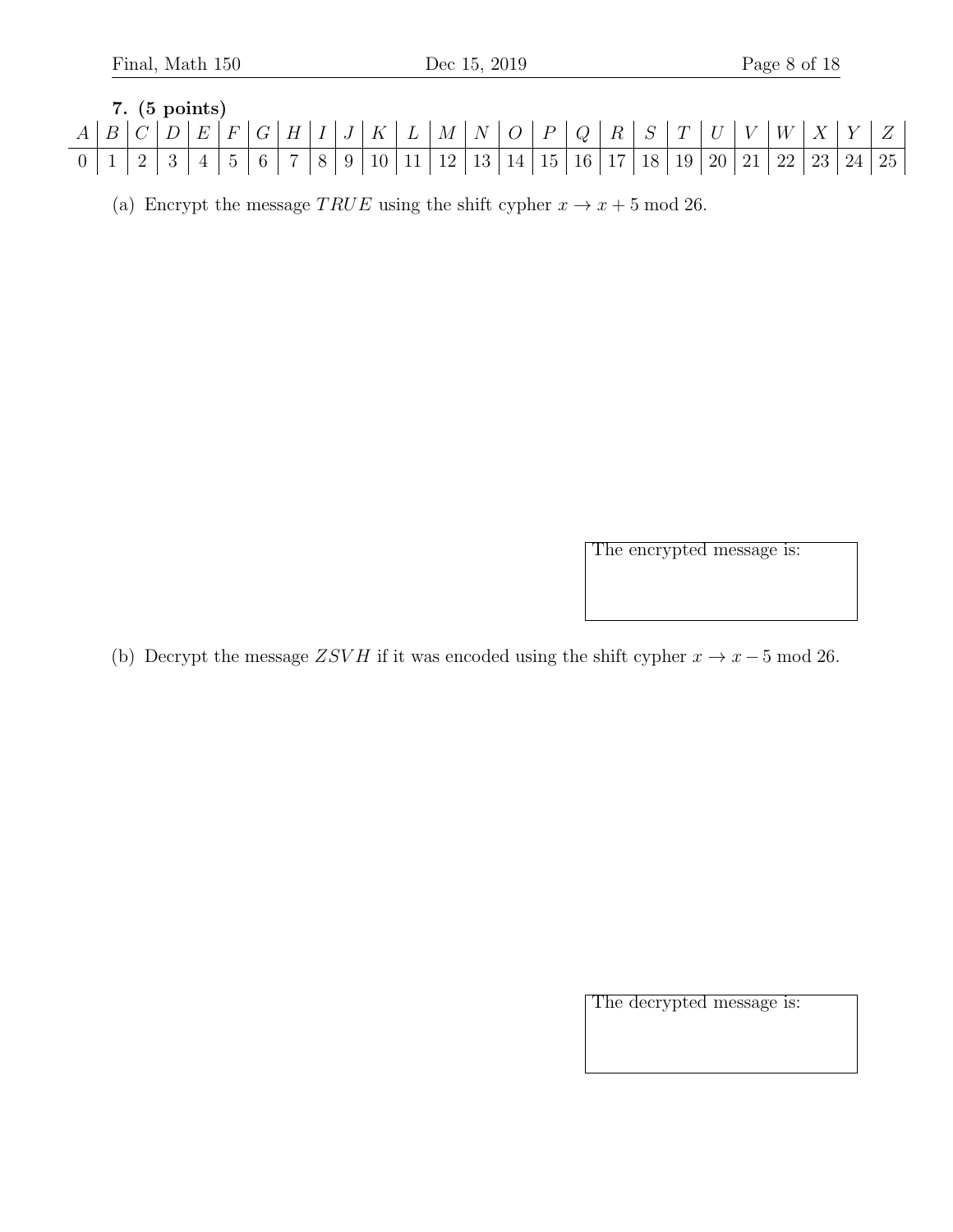### Part II

- 8. (10 points) For this problem do not expand any factorials or binomial coefficients.
- (a) Find the coefficient of  $x^{20}y^{80}$  in  $(3x-5y)^{100}$ .

The coefficient is:

(b) Find the coefficient of  $x^{600}$  in  $(2x + 3x^5)^{200}$ .

The coefficient is: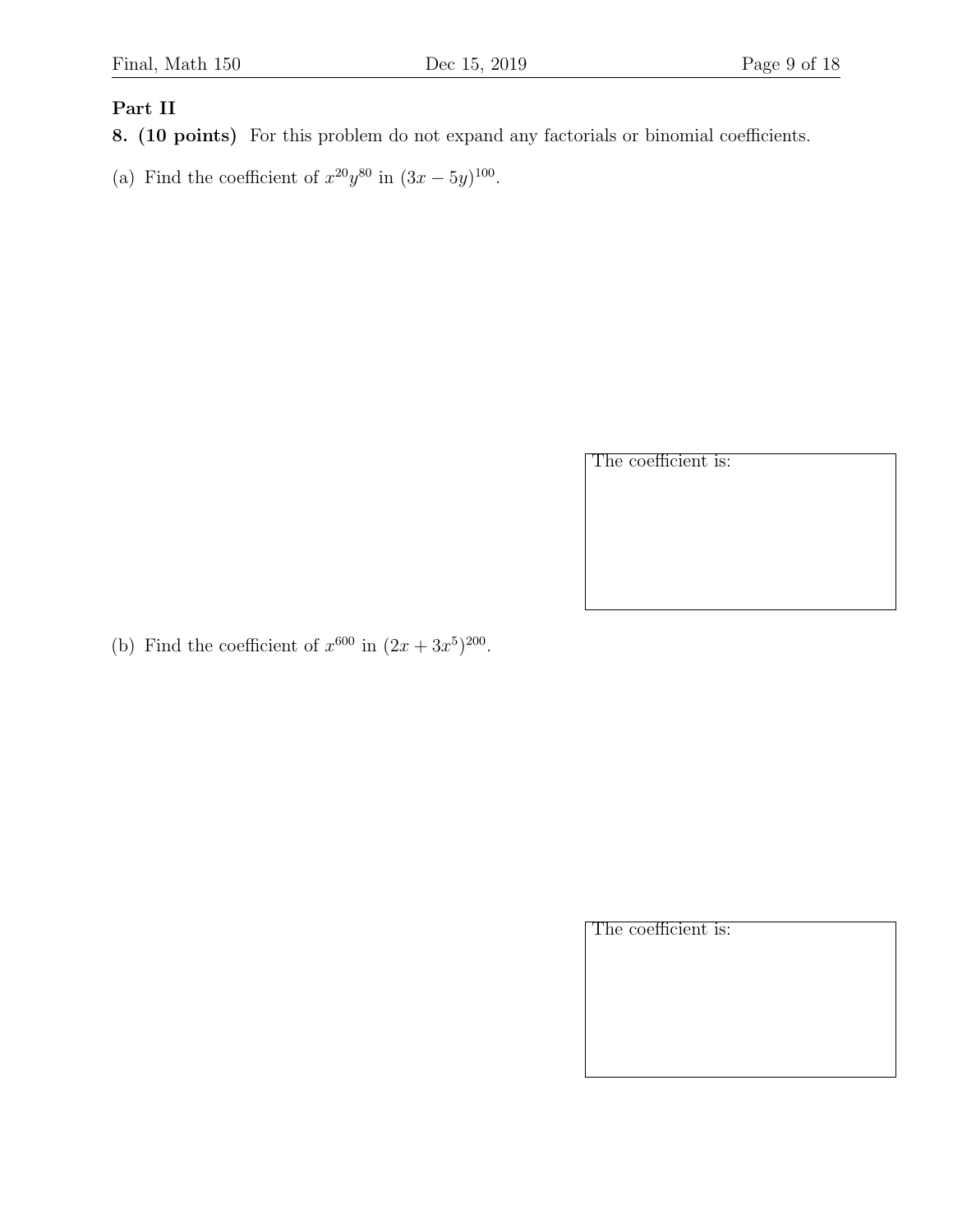9. (15 points) For this problem do not expand any factorials or binomial coefficients. Incorrect answers without justification will not get credit.

How many ways are there for 4 men and 3 women to stand in a line so that

(a) all men stand together?

Number of ways:

(b) all women stand together?

Number of ways:

(c) all men stand together or all women stand together? (inclusive or)

Number of ways: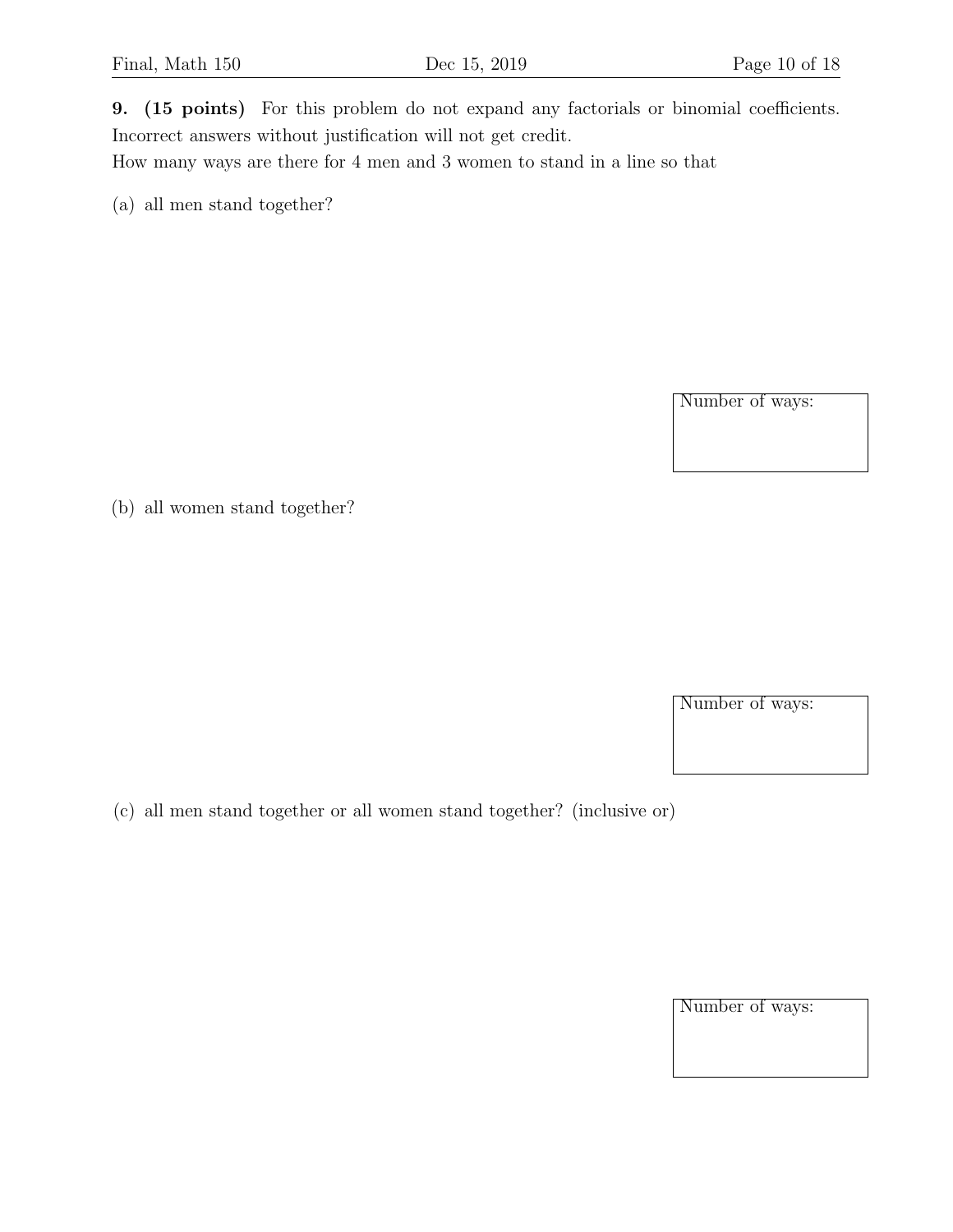10. (10 points) There are 10 red balls and 10 blue balls. You select balls at random without looking at them.

(a) What is the smallest number of balls you must select to ensure having at least 4 balls of the same color? Justify your answer.

Number of balls:

(b) What is the smallest number of balls you must select to ensure having at least 4 blue balls? Justify your answer.

Number of balls: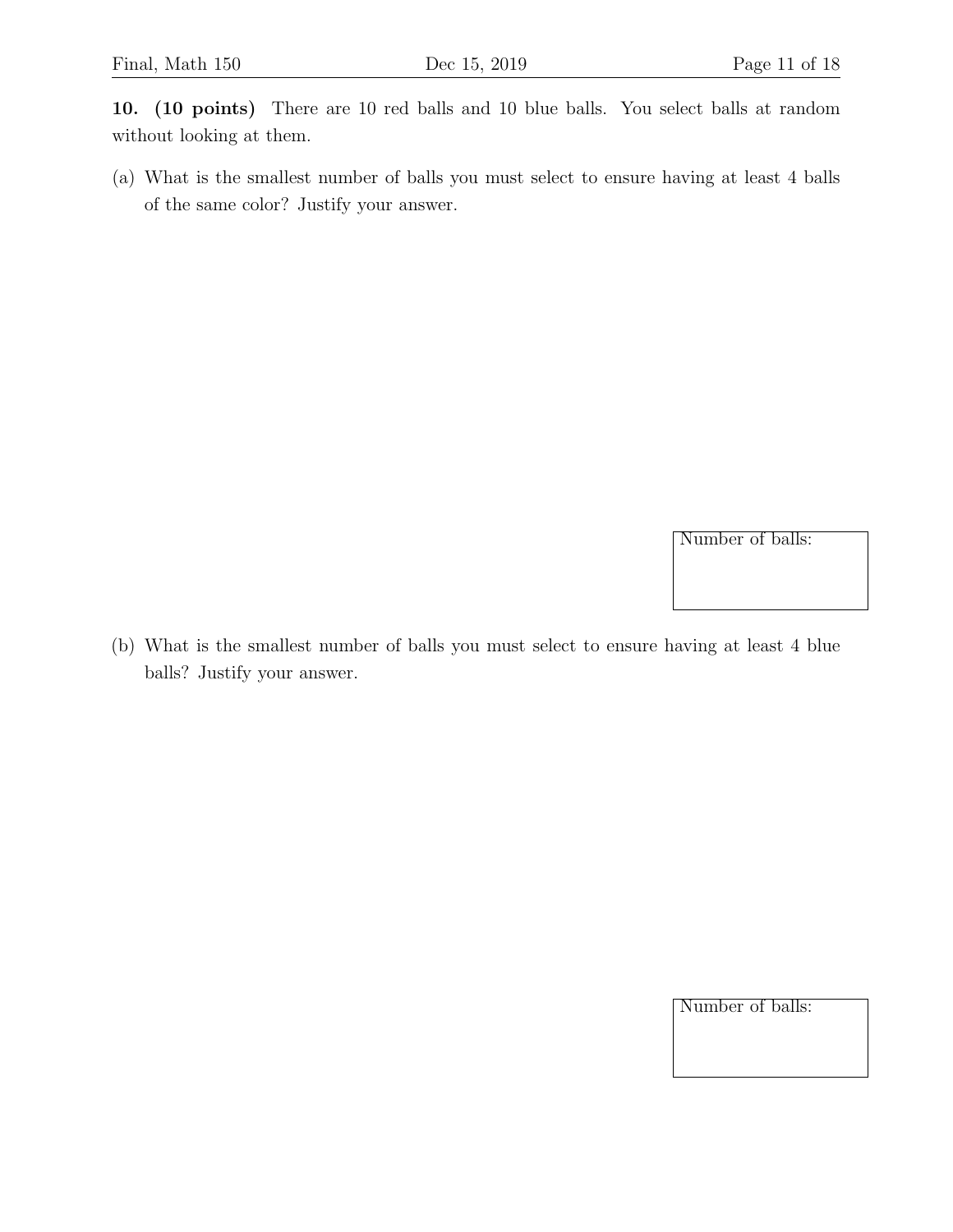## 11. (10 points)

(a) (8pts) A strange species has the following life cycle. Each animal lives exactly two years. At the end of two years, it lays one egg, and dies. The egg hatches exactly one year later. You start a farm with one newly laid egg and one newly hatched animal. Let  $a_n$ be the number of live animals you have exactly n years after this.

Find a recurrence relation for the sequence  $a_n$ . Explain your reasoning. You do not need to solve the recurrence relation.

The recurrence relation is:

(b) (2pts) How many initial terms do we need so that the recurrence relation  $a_n = a_{n-1} - a_{n-3}$ has a unique solution?

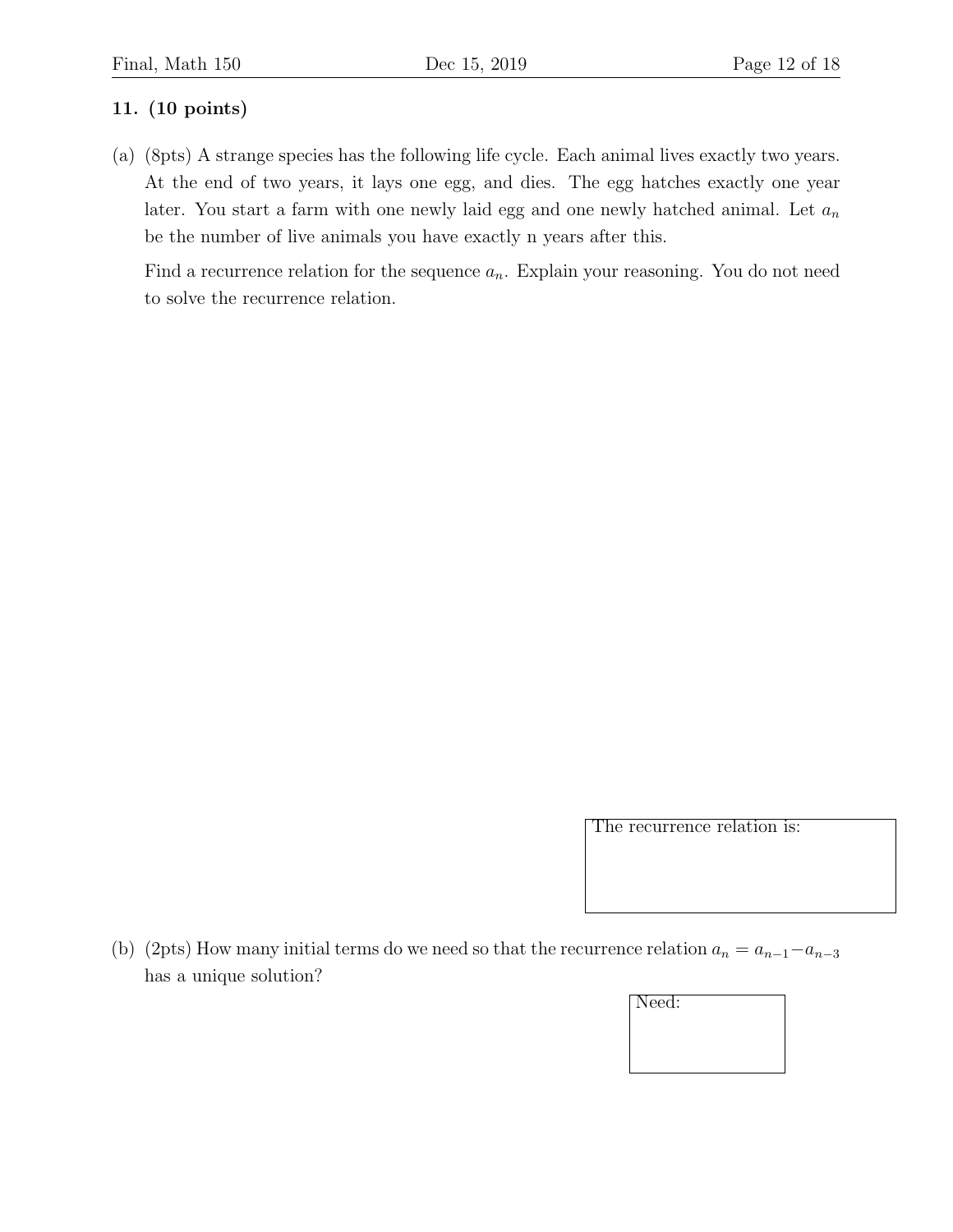## 12. (20 points) Solve the recurrence relation

(a)  $a_n + 2a_{n-1} + a_{n-2} = 0, \forall n \ge 2$  and  $a_0 = 1, a_1 = 7$ .

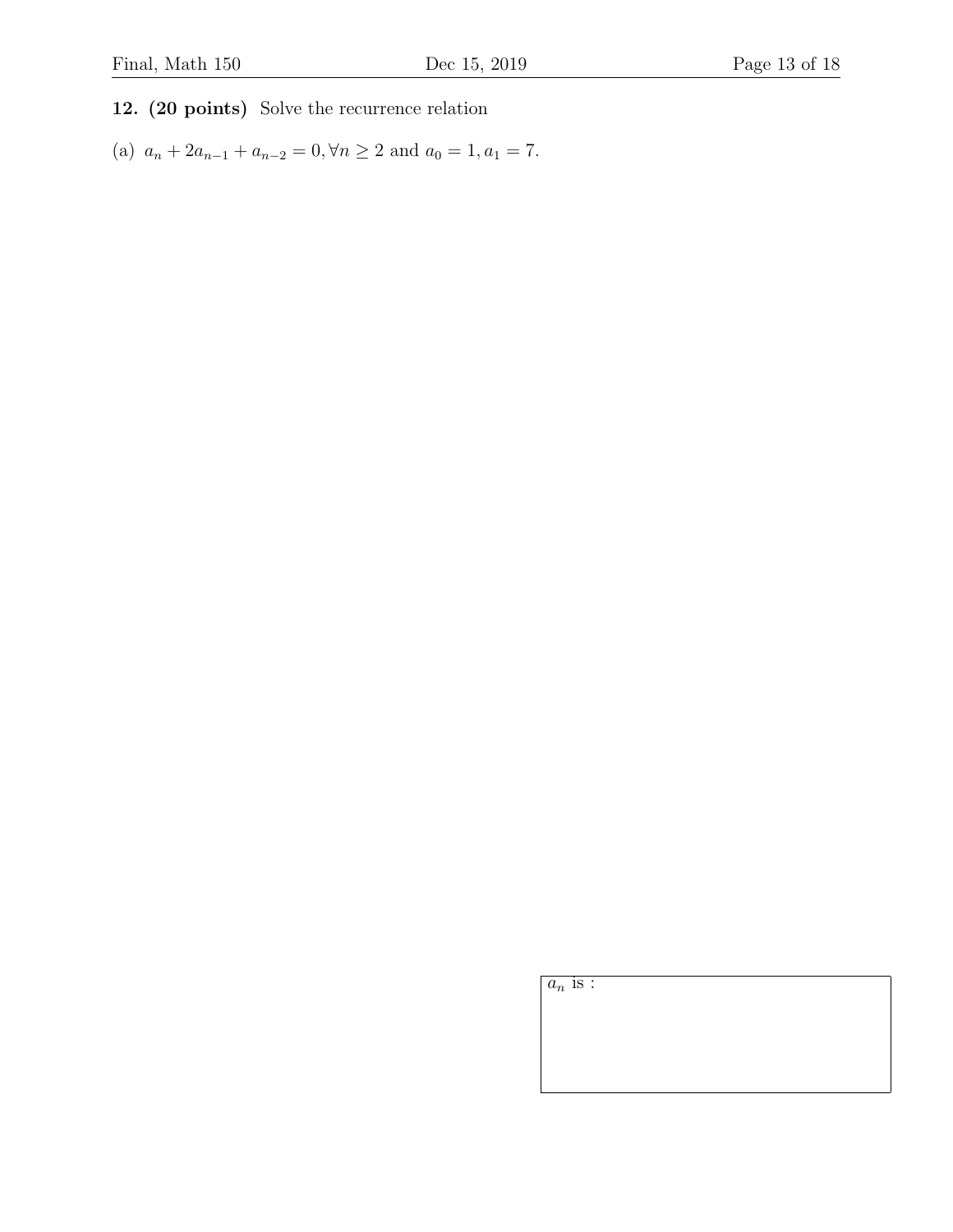(b)  $a_n = 2a_{n-1} + a_{n-2} - 2a_{n-3} = 0, \forall n \ge 2$  and  $a_0 = 5, a_1 = 2, a_2 = 8$ . (Hint: 2 is a root of the characteristic polynomial).

 $a_n$  is :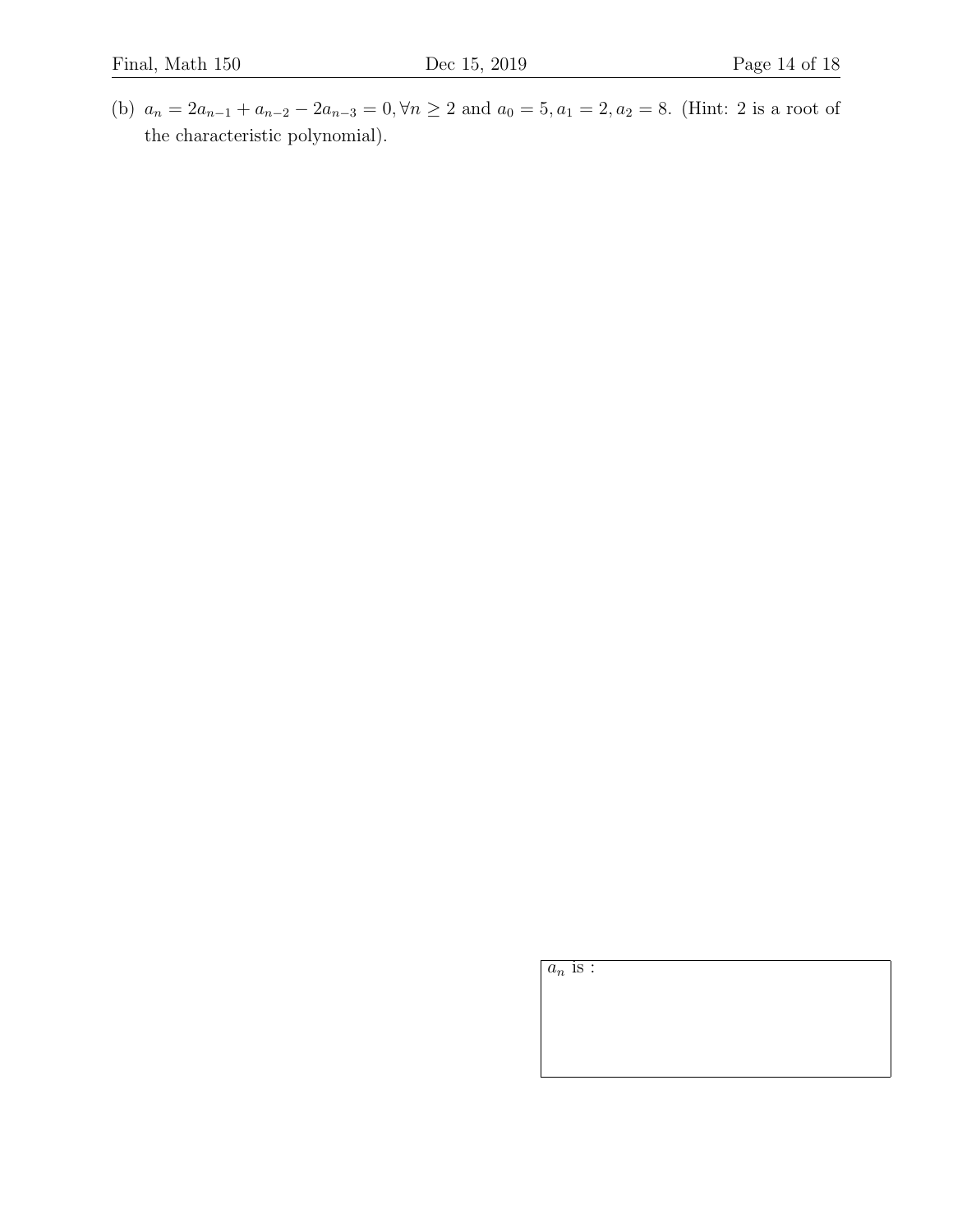#### 13. (13 points)

(a) (10pts) Ara, Ben, David, Elen and Narek are friends. Someone conducted a survey and asked each one of them with how many of the others the person had a phone conversation in the past week. The answers were as follows: Ara talked with 3 of the friends, Ben with 2, David with 3, Elen with 2 and Narek with 3.

Is this possible? If yes, show how, if not, explain why not.

(b) (1pts) Define the complete graph  $K_n$  on n vertices.

(c) (2pts) How many edges does the complete graph  $K_{100}$  have?

The number of edges is :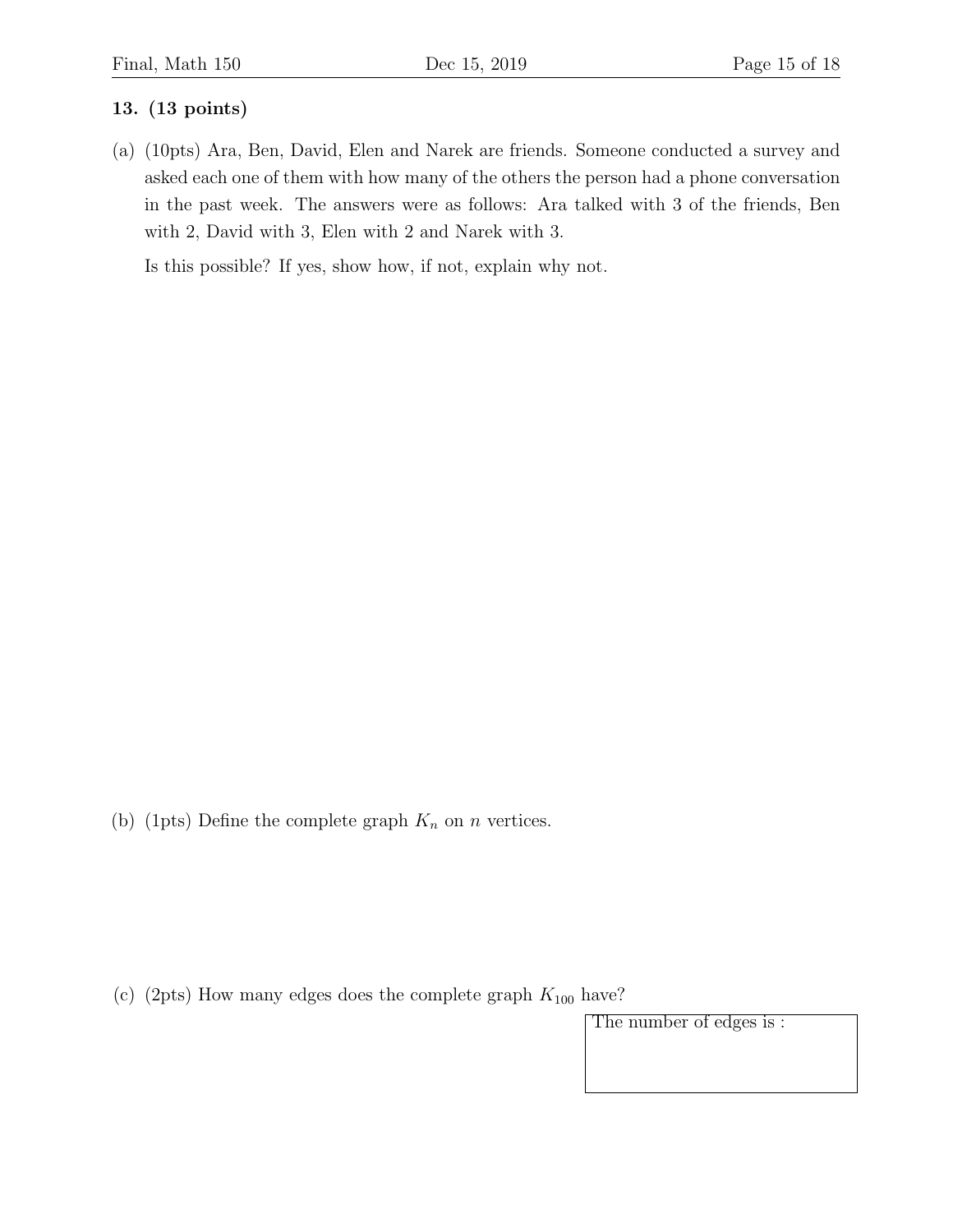## 14. (12 points)

(a) What is the adjacency matrix of the following directed graph, if the vertex labeled  $i$ corresponds to row i for  $i = 1, 2, 3, 4$ ? The row positions correspond to the start of each directed edge, and columns to the end of each directed edge.



(b) If the following graphs are isomorphic, give an isomorphism. If not, explain why not.

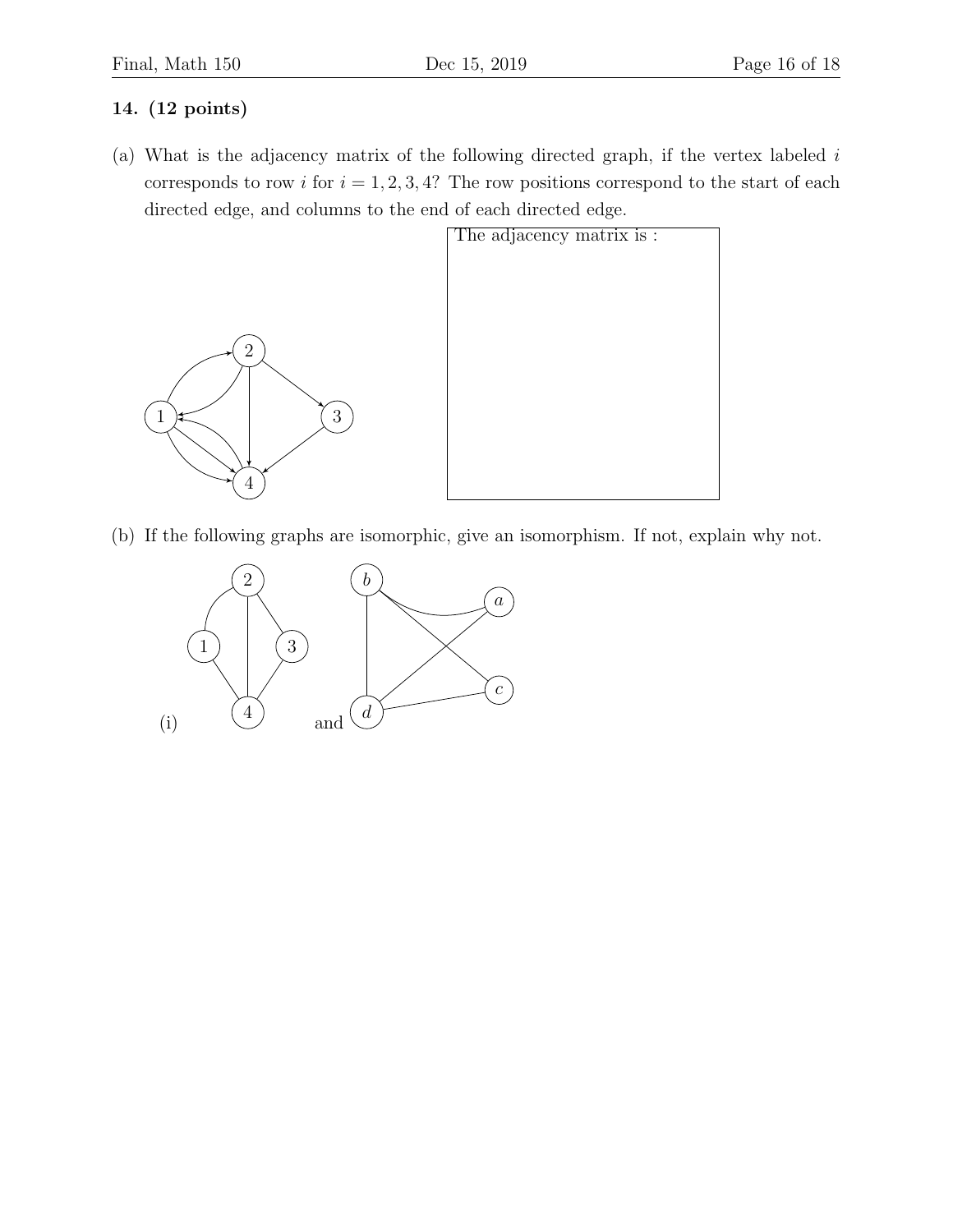